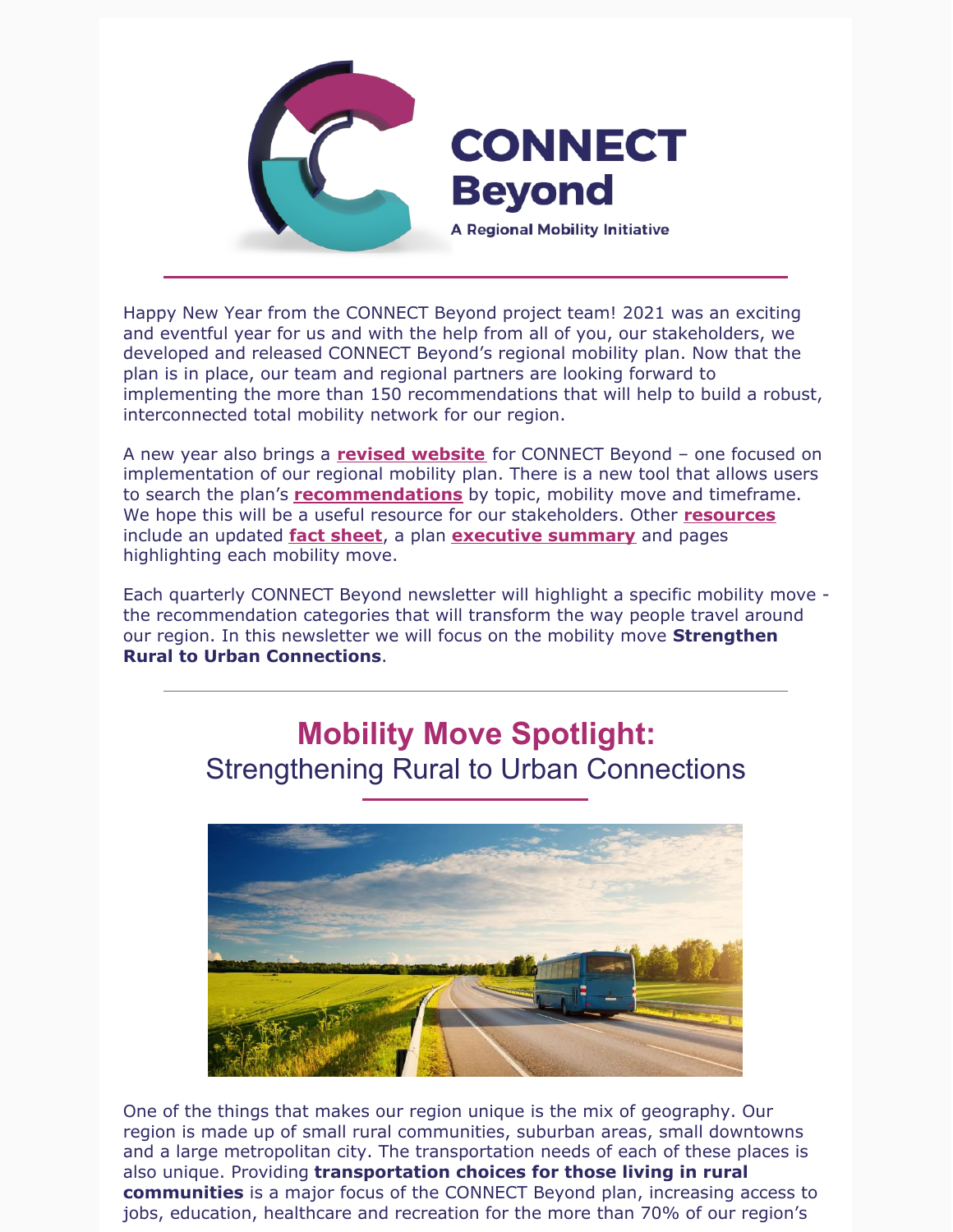Learn More about this [Mobility](https://www.connect-beyond.com/mobility-moves/rural-urban-connections/) Move

Watch the [Overview](https://www.youtube.com/watch?v=yUJ9HJea5fE) Video for this Mobility Move

# **CONNECT Beyond Regional Mobility Plan**



The CONNECT Beyond plan will guide and coordinate future mobility investments for the next two decades and serve as a blueprint for implementing a robust, integrated public transit network that will combine high-capacity transit lines, enhanced bus services, local mobility options and innovative transportation technologies. Download a copy or browse the interactive version of the plan on the **[CONNECT](https://www.connect-beyond.com/plan/) Beyond website**.

[Download](https://www.connect-beyond.com/docs/CONNECT_Beyond_Final_Report_Final.pdf) Your Copy of the Plan

# **Featured Article:** Mobility Your Way



Mobility is the driving force that shapes our community. As our region continues to grow, mobility will be one of the most critical factors that ensure everyone has access to reliable, efficient and well-connected transportation. Our 12-county community is nearing three million residents and is expected to add over one million more by 2045. This growth will continue to bring new opportunities as jobs and businesses set up shop in our cities and towns. But with this growth, we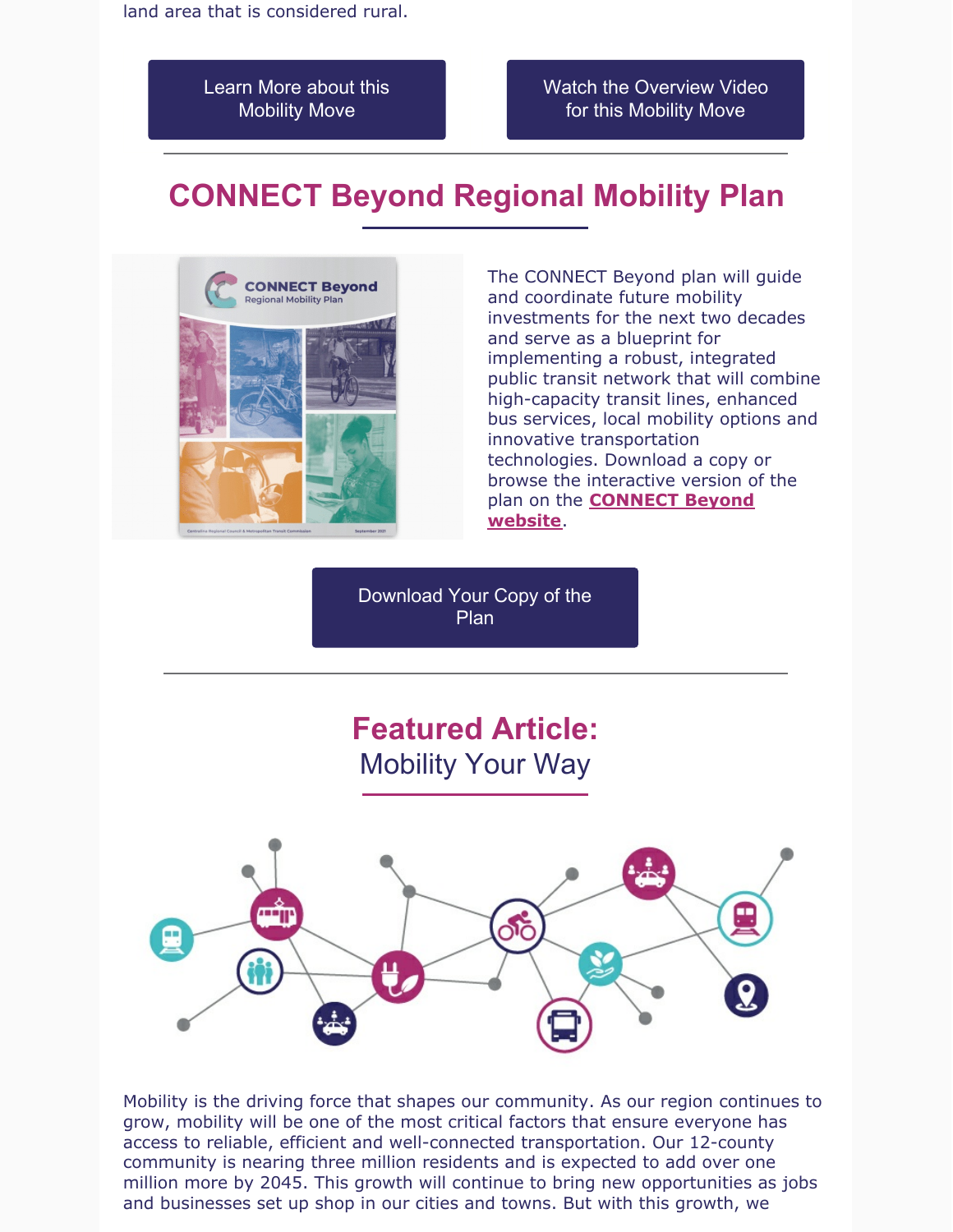expect to see additional strain and usage of our existing private and public transit and mobility services. To plan for this future, Centralina Regional Council and the Metropolitan Transit Commission set out to build a long-term mobility plan that will enable new transit connectivity.

[Continue](https://centralina.org/the-latest/mobility-your-way/) Reading

### **In The News**



**What will future travel look like in Charlotte?** Centralina Regional Council's Executive Director Geraldine Gardner spoke with *On Your Side's* Jamie Boll on this topic and about the future of our region.

> [Watch](https://www.wbtv.com/2021/11/17/what-will-future-travel-look-like-charlotte-centralina-regional-council-has-plan-called-connect-beyond/) the Video



**Organizations Support CONNECT Beyond**

The Charlotte Regional Transportation Planning Organization and Gaston-Cleveland-Lincoln Metropolitan Planning Organization formally endorsed the CONNECT Beyond plan and recommendations in November and December, respectively. This follows the endorsement of CONNECT Beyond project sponsors, Centralina Regional Council and the Metropolitan Transit Commission, in October.

[Continue](https://centralina.org/the-latest/centralina-board-approves-connect-beyond-plan/) Reading



#### **CONNECT Beyond Swag Box Challenge**

Over the last month, CONNECT Beyond swag boxes arrived in the mail, bringing the project's unique colors to scarves, water bottles, socks and most importantly the plan! This is just one small way to thank all of our active committee members for your time and support.

Now here's the fun part – we **challenge** you to take your swag on public transit (following guidelines please) or with your mobility option of choice. Then snap a photo and share it on social media - and don't forget to tag us on **[Facebook](https://www.facebook.com/WeAreCentralina)**, **[Instagram](https://www.facebook.com/WeAreCentralina)** and **[Twitter](https://twitter.com/WeAreCentralina) @WeAreCentralina**.